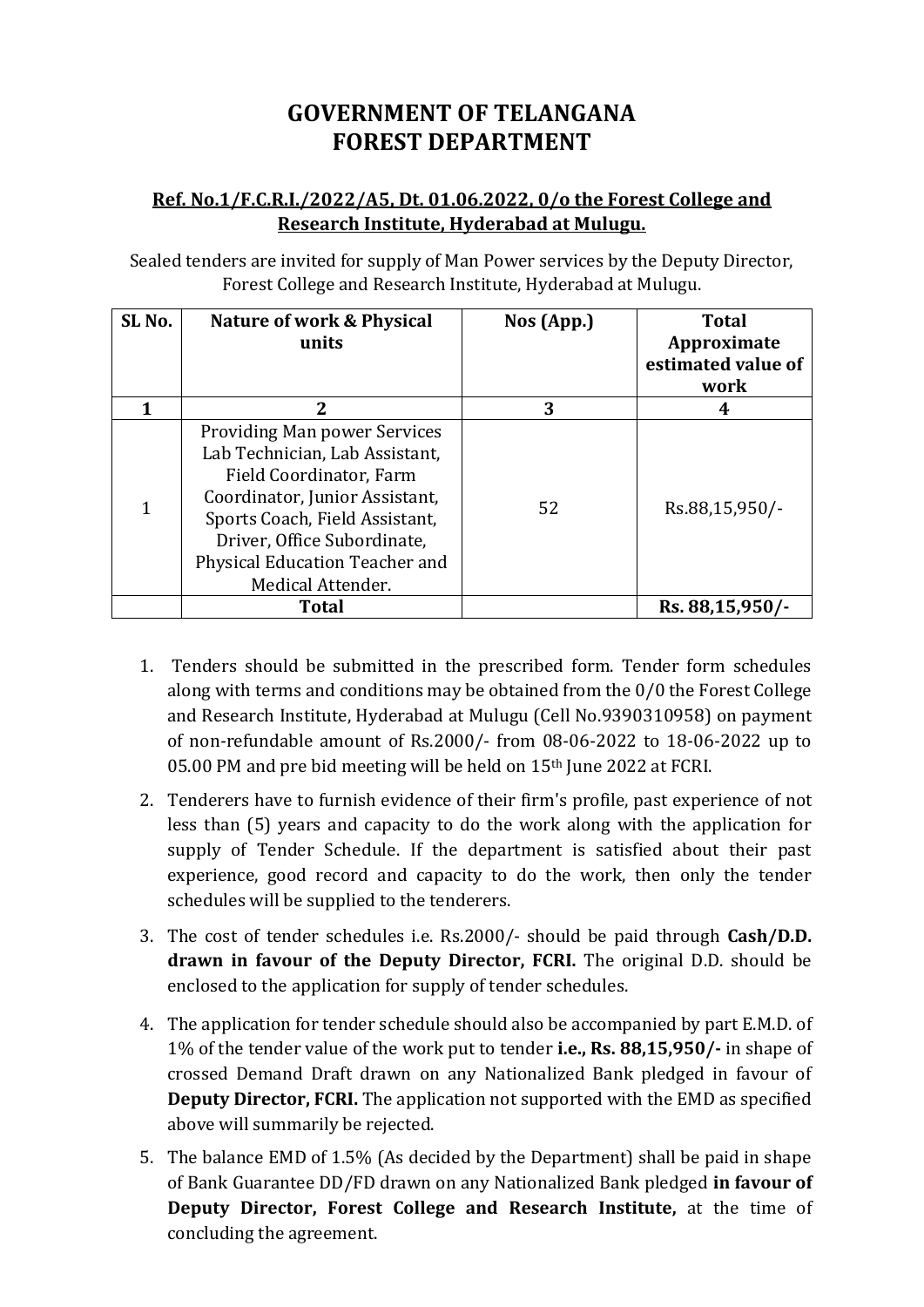- 6. The FSD (Full Security Deposit) will be 7% % of the value of work. This FSD 7% % will be paid in shape of Bank Guarantee DD/FD by the Contractor at the time of concluding agreement.
- 7. The EMD will be refunded to the unsuccessful tenderer on application, after intimation of rejection of tender or after acceptance of lowest tender
- 8. The EMD of the successful tenderer will not carry any interest. It will be dealt with as provided in the tender schedule.
- 9. Employees in Government service should not participate in tenders either directly or indirectly.
- 10. Rates shall be quoted in the prescribed format of the Tender Schedules clearly in percentage of service charges required on the total wage component of employer both in words and in figures.
- 11. Tender should be submitted in sealed covers duly superscripted with tender enquiry number with date of submission, last date and time of submission and name of work in the O/o Forest College and Research Institute, Hyderabad at Mulugu before 05.00 PM on 18.06.2022. No tender will be received after the closing date and time, under any circumstances and the FCRI will not be responsible for any delay caused due to postal or any other reason.
- 12. The tenders received, will be opened at 03.00 PM on 20.06.2022 in the office of Forest College and Research Institute, Hyderabad by Deputy Director or his nominee in the presence of the tenderers who may be present at that time.
- 13. The Deputy Director, Forest College and Research Institute, reserves the right to cancel/withdraw whole or part of the above Manpower services without assigning any reasons whatsoever.

 $Sd$  /-**Deputy Director FCRI, Mulugu.**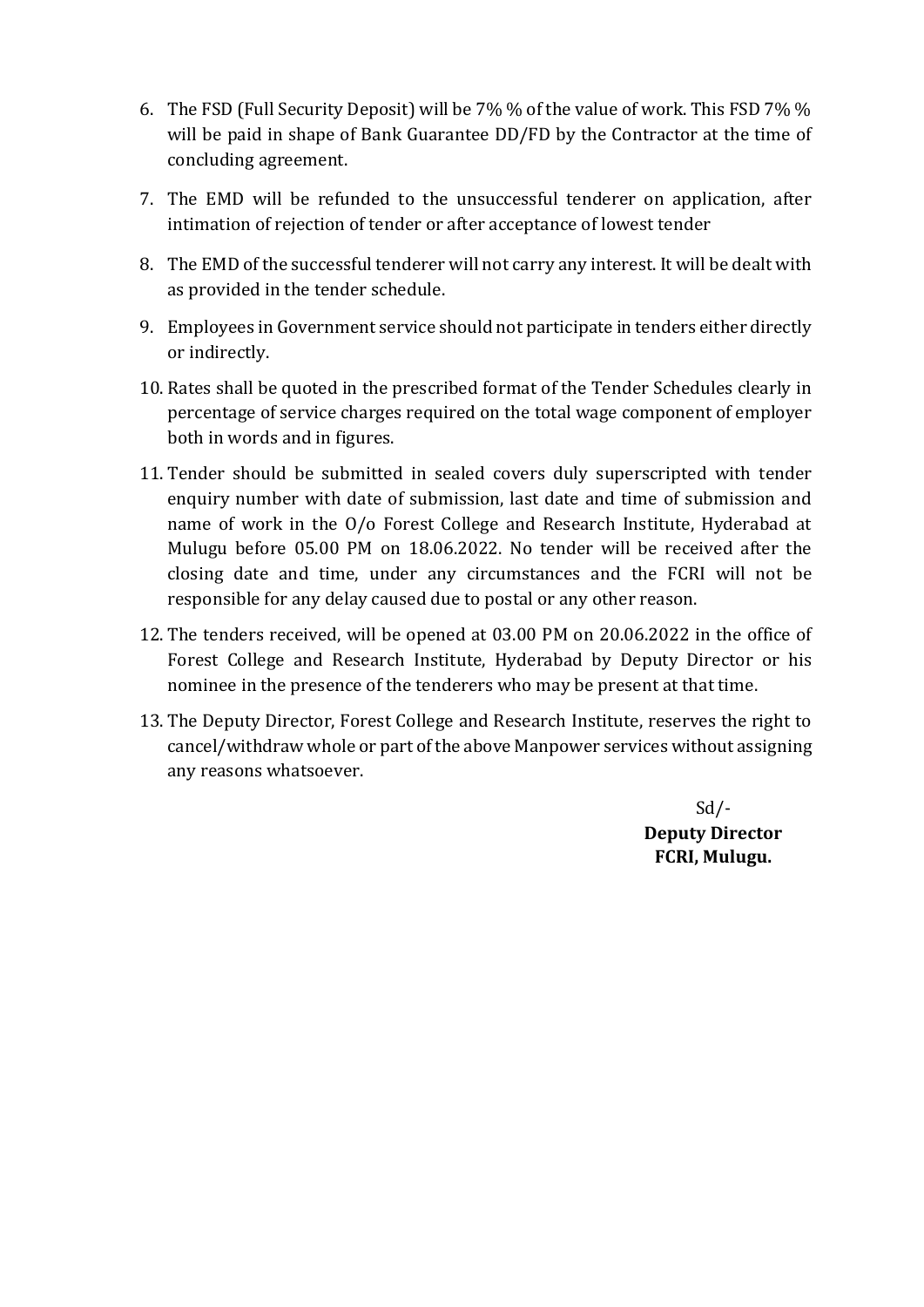# **Annexure VII - B**

### **TENDER SCHEDULE**

Date: 06.06.2022

To The Deputy Director, Forest College and Research Institute, Hyderabad at Mulugu.

### **TENDER FORM**

Sir,

With reference to your Tender Notice in Ref. No. 1/F.C.R.L./2018/A2, Dt.01.06.2022, I, the undersigned offer the following service charges for the works mentioned for a period of (9) Months from the date of agreement at Forest College and Research Institute, Hyderabad at Mulugu.

| Sl.<br>No. | Name of work                                                                                                                                                                                                                                                               | Physical units<br>(approx.) | Total estimated<br>value of work for<br>$(09)$ months Rs.<br>(including EPS,<br><b>ESI</b> and Service<br>Tax which would<br>be borne by FCRI<br>as principle<br>employer) | Total tender<br>amount of<br>the service<br>for $(09)$<br>months (Rs.) | Percentage of<br><b>Service Charges</b><br>required on wage<br>component for<br>supply of man<br>power services<br>including I.T.<br>@2.00% |
|------------|----------------------------------------------------------------------------------------------------------------------------------------------------------------------------------------------------------------------------------------------------------------------------|-----------------------------|----------------------------------------------------------------------------------------------------------------------------------------------------------------------------|------------------------------------------------------------------------|---------------------------------------------------------------------------------------------------------------------------------------------|
| 1          | $\overline{2}$                                                                                                                                                                                                                                                             | 3                           | 4                                                                                                                                                                          | $5^{\circ}$                                                            | 6                                                                                                                                           |
| 1          | Providing Man power<br>Services Lab Technician,<br>Lab Assistant, Field<br>Coordinator, Farm<br>Coordinator, Junior<br>Assistant, Sports Coach,<br>Field Assistant, Driver,<br>Office Subordinate,<br><b>Physical Education</b><br><b>Teacher and Medical</b><br>Attendar. | 52No.s                      | Rs.88,15,950                                                                                                                                                               | Rs.88,15,950                                                           | .%<br>.                                                                                                                                     |

I have read and understood the terms and conditions and Estimates/Schedules of tender notice issued by the Forest College and Research Institute, Hyderabad at Mulugu in Ref. No. 1/F.C.R.I./2018/A2, Dt.01.06.2022 and 1, the undersigned do hereby undertake to abide by all the other conditions that may be prescribed in the agreement.

Place:

Date: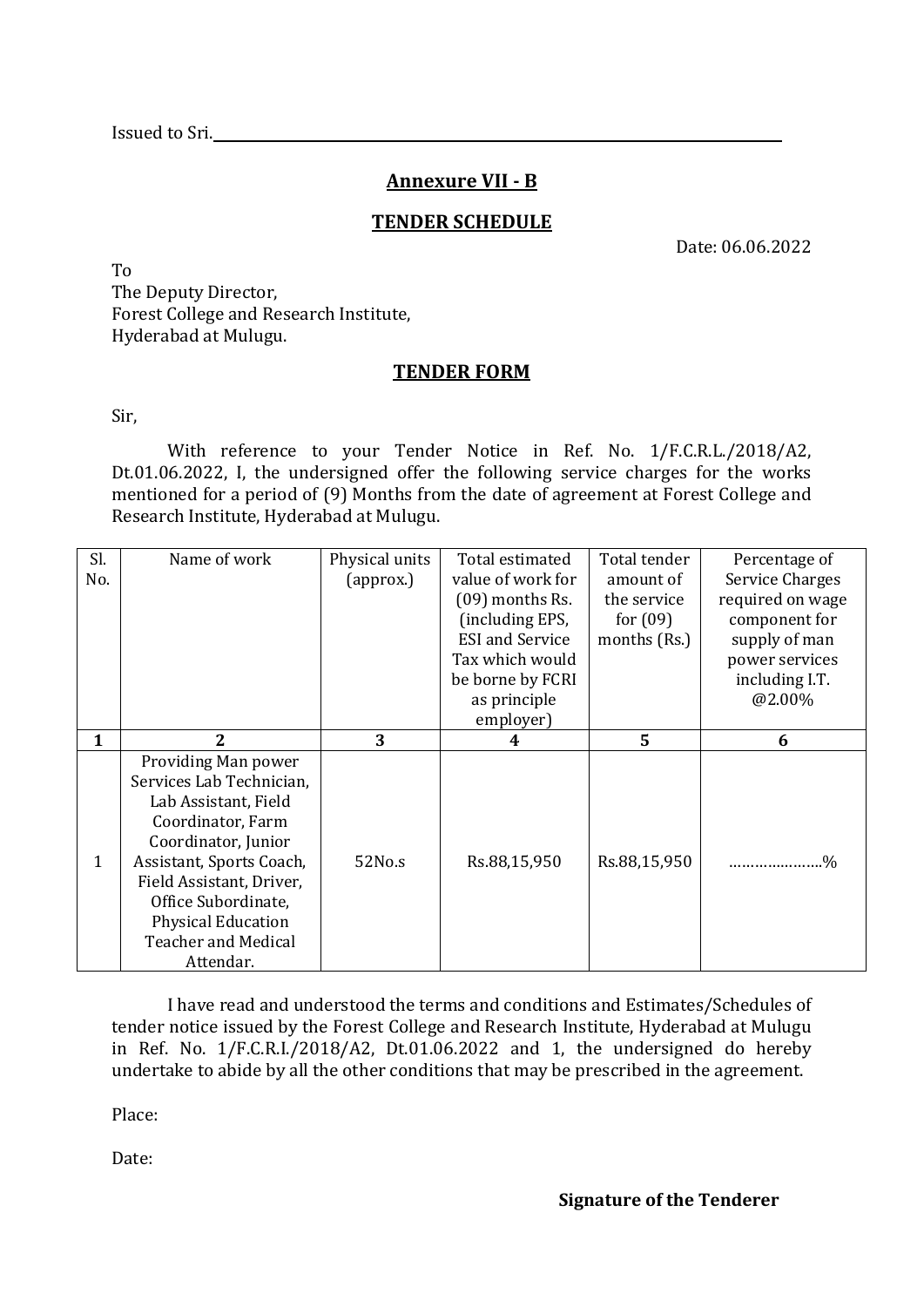# **Tenderer's Address:**

| Name     | ۲/۵       | H. No    | Village       |
|----------|-----------|----------|---------------|
|          | Mandal    | District |               |
| Pin Code | Phone No. |          | Area Code No. |
| Cell No. |           |          |               |

### **Terms and Conditions:**

#### **A. Tender offers:**

- 1. Offers in the prescribed proforma of the schedules supplied by the Department only will be accepted.
- 2. **Under any circumstances the tenderer shall not quote more than 4.5% of Service charges including Income tax deduction @2.00% on the total wage component**.
- 3. Conditional tenders are not accepted. If a tenderer wishes to introduce any condition not specified in the tender documents the tenderer must submit the tender indicating the amount of tender and the conditions in separate sealed covers indicating clearly on the top of the covers what the cover contains viz. the tender of the special conditions in order to enable the officers receiving the tenders to open the sealed covers containing the conditions first. In the sealed covers containing the conditions, the tenderer must invariably indicate the definite financial effect of each of the condition. The financial effect so indicated. will be taken into account in evaluating his tender and if the actual expenditure during execution is found to be more than that indicated by him, the excess expenditure will be to his account i.e. it will be adjusted in the bills to be paid to him. Alternatively the tenderer may quote his rates on the basis that no conditions other than those specified in the tender notice would be accepted. and indicate in a separate sealed cover the rebates he would offer if the FCRI is prepared to accept or any one more conditions to be specified therein. In the absence of such clarifications, or such financial assessment, the tender will be deemed to be incomplete and is liable to be rejected.
- 4. The validity of the tender will be in-force for a period of (02) year from the date of agreement. During this period no plea by the tenderer for any sort of modifications of the tender based upon or arising out of any alleged misunderstanding or misconception or mistake or for any reason will be entertained.
- 5. In consideration of the Deputy Director, Forest College and Research Institute, Hyderabad at Mulugu undertaking to investigate and to take into account each tender and in consideration of the work there by involved, all earnest moneys deposited by the tenderer will be forfeited to the Government in the event of such tenderer either modifying or withdrawing his tender at his instance within the said period. Before the expiry of the validity period the authority competent to call for tenders shall seek further extension of validity from the tenderer. In case validity is not extended, his tender will not be considered and the EMD shall be returned.
- 6. The successful tenderer has to deposit the balance EMD of 1.5% (As decided by the FCRI) before concluding the agreement.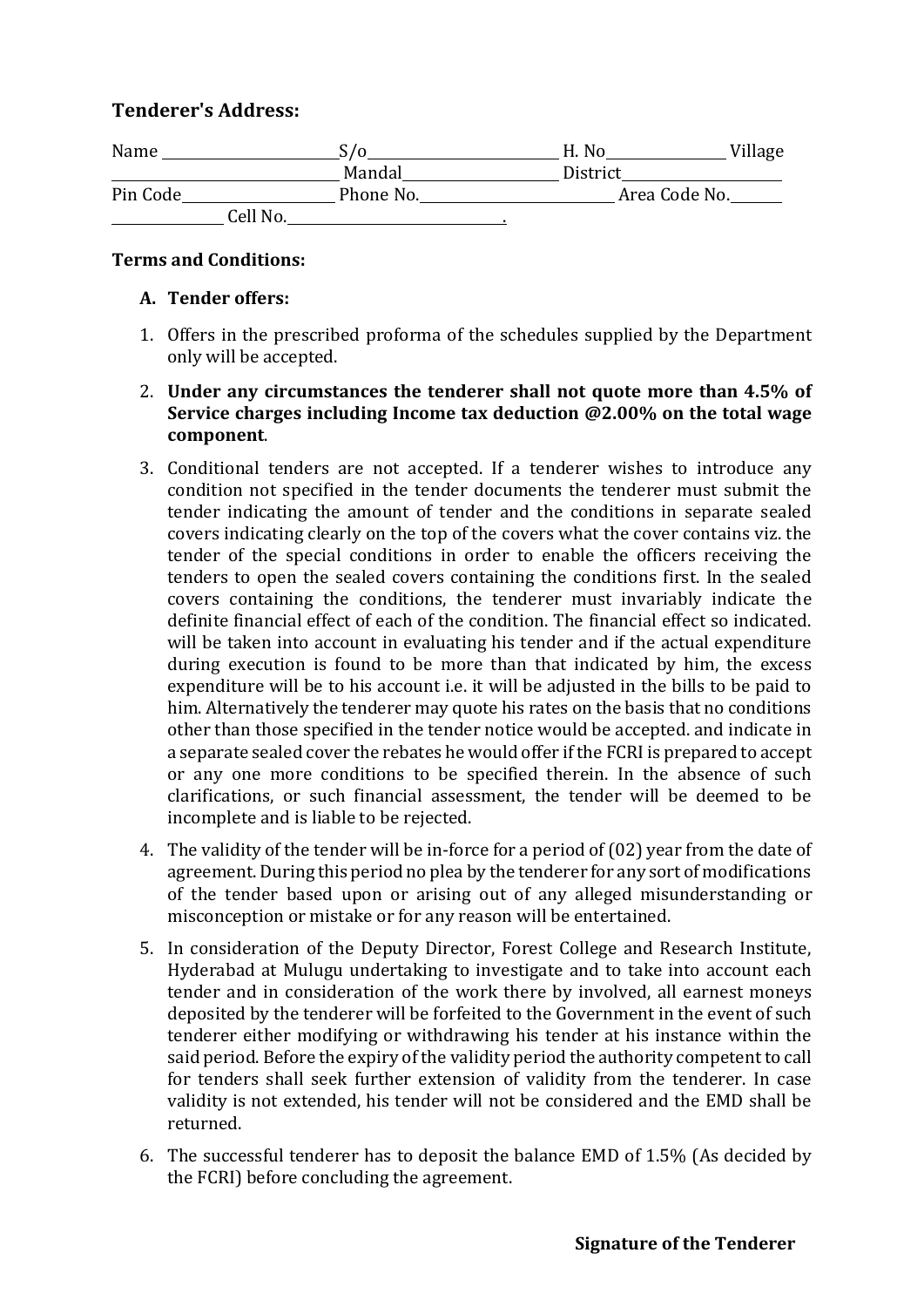- 7. The successful tenderer has to deposit a further security deposit at 7.5% of the total tender value (As desired by the Department) and sign an agreement for the due fulfilment of the contract. No discount tenders will be accepted than the estimated value of work. This Bank guarantee/FD should be got revalidated by the Contractor from time to time for the entire period of currency of contract. Failed to attend the F.C.R.I. on the date fixed in the written intimation shall entail forfeiter of the EMD. The written agreement to be entered into between the Contractor and the FCRI shall be the foundation of the right of both the parties and the contract shall not be deemed to be complete until the agreement has first been signed by the contractor and then by the proper officer authorized to enter into contracts on behalf of the FCRI.
- 8. If the tender is made by an individual, it shall be signed with his/her full name and his/her address shall be given. If it is made by a firm, it shall be signed with the Authorized Signature of the firm name by a member of the firm, who shall also sign his/her own name, and the name and address of each member of the firm shall be given. If the tender is made by a corporation, it shall be signed by a duly. authorised officer who shall produce with his/her tender, satisfactory evidence of his/her authorisation such tendering corporation may be required, before the contract is executed, to furnish evidence of its corporation existence.
- 9. The responsibility to receive promptly all the communications rests fully on the tenderer himself.
- 10. Information and Xerox copies on the following to be furnished along with tender schedules.
	- a. Whether the tenderer is an individual / limited Company / partnership firm if so, the name of the partners there of and a copy of partnership deed should be submitted.
	- b. Bankers name and address.
	- c. Income tax PAN No.
	- d. Copy of firm's registration certificate with the Registrar of Companies, Government of Telangana:
	- e. Copy of registration certificate with the Department of Labour, Government of Telangana.
	- f. Copy of firm's registration certificate of service tax i.e., GST.
	- g. Copy of firm's registration certificates with the concerned commissioner of Government of Telangana i. Employment Provident Fund ii. Employees State Insurance Corporation
	- h. Service experience certificates at least for a period of (5) years in respect of outsourcing services
	- i. Agency profile along with list of clients and their period of contract should be enclosed.
	- j. The agency should have at least (52) employees on its roll for which documentary evidence should be furnished along with tender form.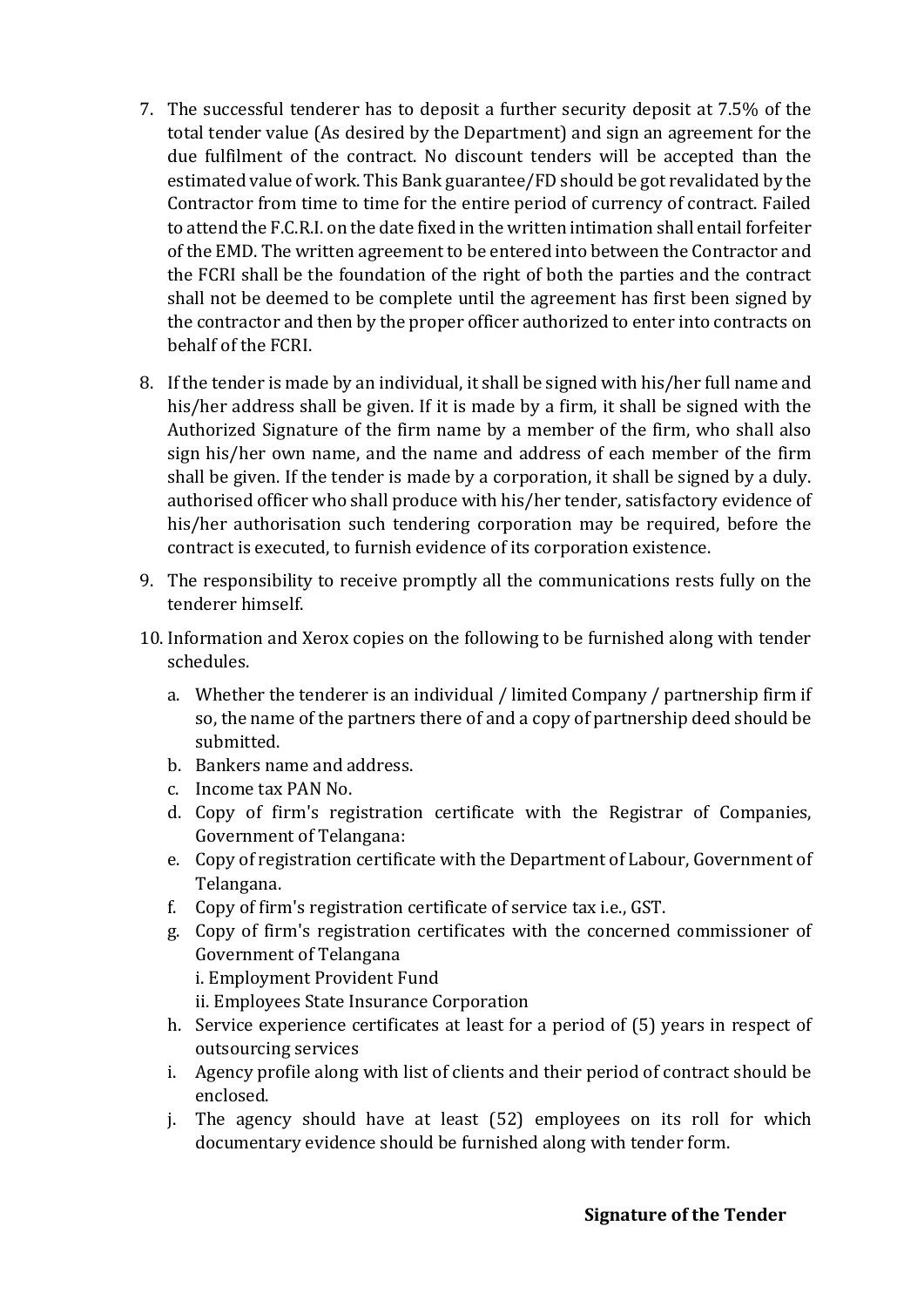- k. The tenderer shall sign all papers of Tender Schedule & Tender Conditions as a token of having read and understood the terms and conditions contain here in submit the same.
- 11. The tender shall be treated as incomplete if:
	- a. It contains any over writings, corrections, alterations not attested by the tenderer with full signature.
	- b. It contains any columns left un-filled.
	- c. It does not include his/her willingness to take up further continuation of the work, if required by the Department.
	- d. It does not contain the signature of the tenderer on the schedule and on each page of the terms and conditions it will be rejected.

No further correspondence will be entertained in this regard.

- 12. The tenderers or their agents with an authorisation letter addressed to Deputy Director, Forest College and Research Institute, Hyderabad at Mulugu are expected to be present at the time of opening of the tenders. If any of the tenderers or their agents finds it inconvenient to be present at the time, then in such a case, the Tender Receiving Officer will, on opening the tender of the absentee tenderer, make out a statement of the unattested corrections. The absentee tenderer shall then accept the statement of the corrections without any question whatsoever.
- 13. The cost of the tender schedules will not be refunded under any circumstances,
- 14. The FCRI reserves the right to negotiate with the lowest tenderer or any other tenderers in case the rate quoted is not acceptable or same rate quoted by more than one bidder, immediately after opening of the tenders or any subsequent date.
- 15. The FCRI reserves the right to accept or reject any tender or all tenders without assigning any reasons thereof.
- 16. The tender shall be submitted in a sealed cover superscripted with tender notice reference No. and date etc., as mentioned in item 14 of Tender Notice.
- 17. Tenders not submitted in proper form or in due time will be rejected. Rates or lumpsums amounts for items not called for shall not be included in tender. No alteration, which is made by the tenderer in the contract form, the conditions of contracts, or quantities accompanying same will be recognised and if any such alterations are made the tender will be void. The tenderer should work out his/her own rates of service charges on the basis of rates worked out by the department and the amount for each item and the total value of the contract.
- 18. A schedule of number of persons to be provided with the qualifications & experience required accompanies this tender notice. It shall be definitely understood that the FCRI does not accept any responsibility for the correctness or completeness of this schedule and that this schedule is liable to alterations by omissions, deductions, or additions at the discretion of the Deputy Director, Forest College and Research Institute, Hyderabad at Mulugu or as set forth in the conditions of contract. The tenderer will, however, base his/her tender on this schedule of quantities and principle amount.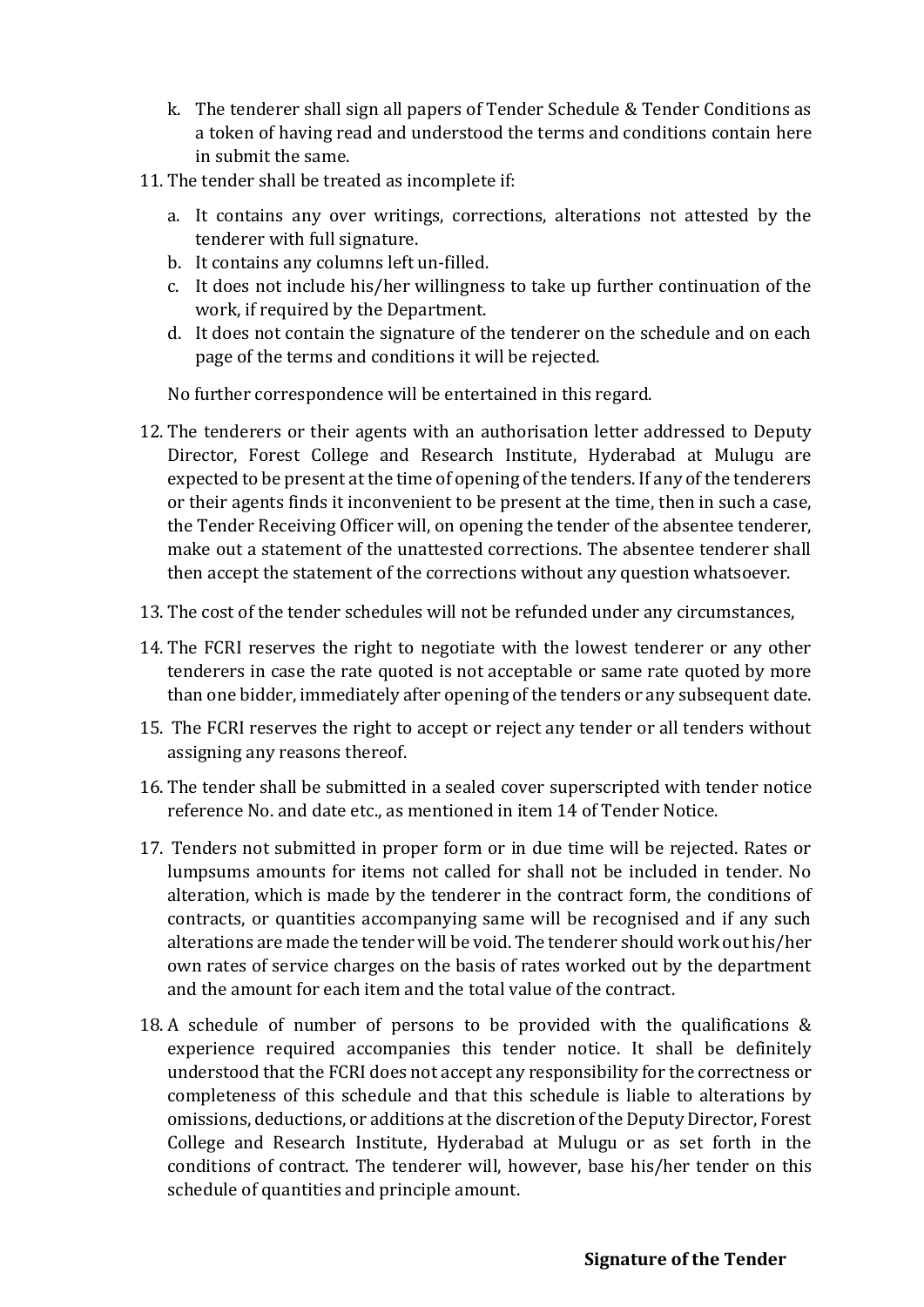- 19. The tenderer is not required to quote item wise. He should indicate the percentage of Service Charges required for supply of Outsourcing Services on the wage component only including Income Tax payable by him in Col. No.6 of Tender Form (Schedule). This schedule accompanying the lumpsum tender hall be written legibly and free from erasures over writings, or corrections of figures. Corrections where unavoidable should be made by crossing out initialling, dating and rewriting.
- 20. No part of the contract shall be sublet without written permission of the Deputy Director, Forest College and Research Institute, Hyderabad at Mulugu nor shall transfer be made by power of attorney authorising others to receive payments on the contractor's behalf.
- 21. If further necessary information is required, the Deputy Director, Forest College and Research Institute, Hyderabad at Mulugu will furnish such information (Cell No:9390310958), but it must be clearly understood that the tenders must be received in order, and according to instructions and Terms & Conditions.

# **B. Deposits:**

- 22. As already indicated in condition (6 & 7) above, the successful tenderer has to deposit with the FCRI as detailed below:
	- a. Balance EMD of 1.5% on the contract value
	- b. Further Security Deposit of 7.5% on the contract value
- 23. he above deposits shall be submitted in shape of Bank Guarantee/DD/FD drawn in favour of Deputy Director, Forest College and Research Institute, Hyderabad, payable at Hyderabad from any Nationalized Bank before concluding the Agreement.
- 24. The EMD of the unsuccessful tenderers will be refunded on entrustment of the work to the successful tenderer.
- 25. Request for adjustment of the bills pending for payment to the tenderer towards EMD and FSD of other works executed by the contractor and which are due for refund towards the EMD and FSD of this tender will not be accepted.

# **C. Agreement Bond:**

26. Once the tender is accepted, it is deemed that the tenderer has accepted all the conditions that are detailed in the tender notice, schedule and shall execute an agreement with the Department on Non-Judicial stamp paper worth Rs.100/ within 7 days from the date of receipt of the confirmation order/acceptance letter.

### **D. Execution of Works:**

27. The Number of Outsourcing persons may be increased or decreased as per the discretion of the Deputy Director, Forest College and Research Institute, Hyderabad at Mulugu. The contractor is bound to supply all additional persons contingent on the main work.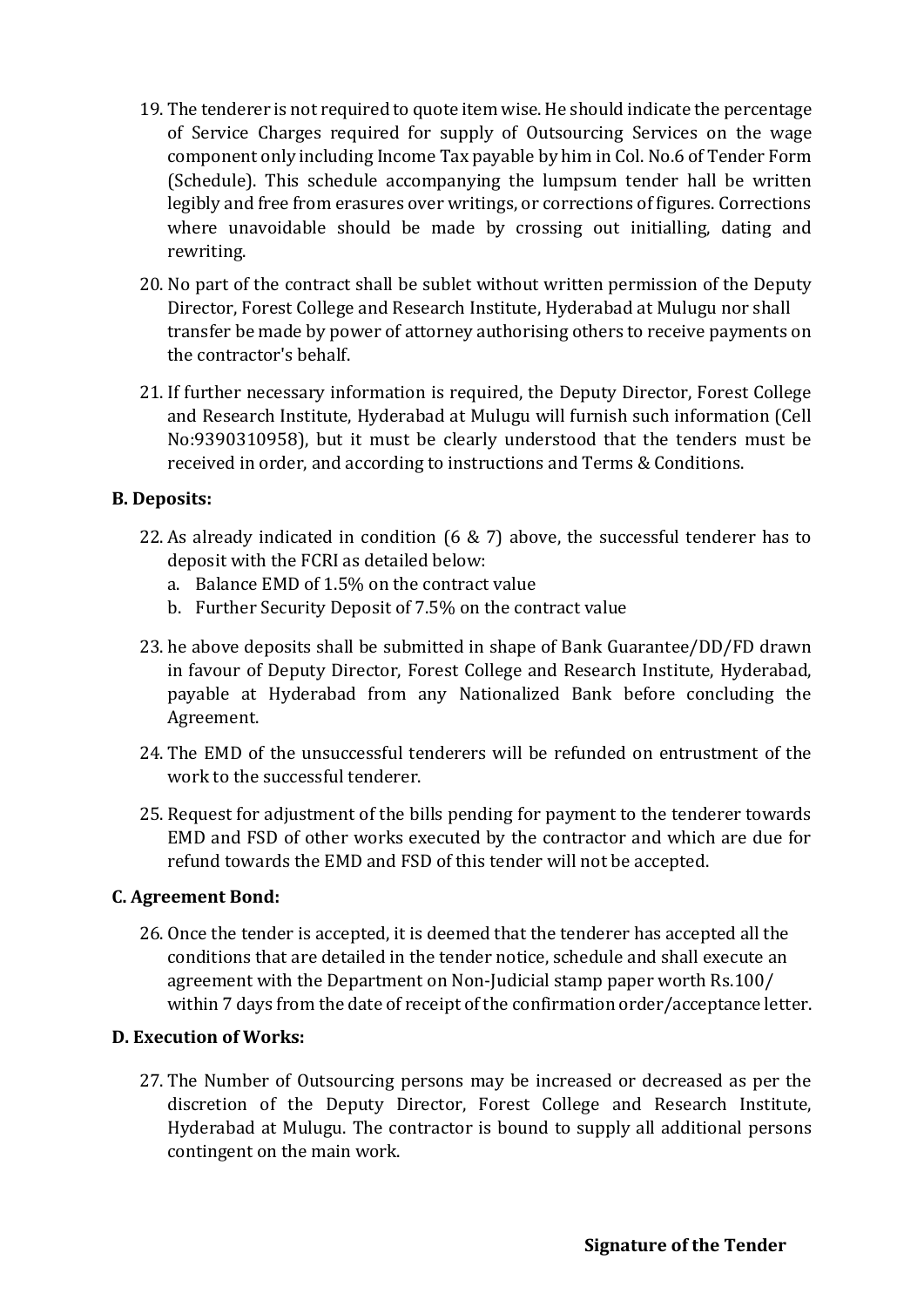- 28. The successful tenderer shall supply the outsourcing persons within the stipulated time as specified in the work orders issued from time to time.
- 29. Reasonable extension of time will be given by the Deputy Director, Forest College and Research Institute, Hyderabad at Mulugu or by the officer competent to sanction the extension for unavoidable delays which in the opinion of Deputy Director, Forest College and Research Institute, Hyderabad at Mulugu are undoubtedly beyond the control of the contractor. If the contractor is guilty of delay in commencing or carrying on the work and fails to improve in spite of notice it shall be lawful for the Deputy Director, Forest College and Research Institute, Hyderabad at Mulugu to determine the contract which shall entail forfeiture of security deposits (EMD & FSD) and other amounts due to the contractor. Further, it shall be open to Deputy Director, Forest College and Research Institute, Hyderabad at Mulugu to have the balance of work carried out by the another contractor at the risk and cost of the original contractor.
- 30. If the contractor by his/her own will full act or default suspends the work or sublet the work or a portion thereof without the sanction of Deputy Director, Forest College and Research Institute, Hyderabad at Mulugu shall neglect or fail to proceed with the work as laid down in schedule rate of progress. The Deputy Director, Forest College and Research Institute, Hyderabad at Mulugu has powers to give notice in writing to the contractor asking him to proceed with the work according to terms of contract. Such a notice must specify the act/default on the part of the contractor. If the contractor fails to comply with the same for 7 days after such notice has been given, the Deputy Director, Forest College and Research Institute, Hyderabad at Mulugu can enter upon the work and take possession of work.
- 31. The Tenderer's particular attention is drawn to the sections and clauses on the standard "Preliminary Specification" dealing with.
	- 1. Accidents (PS 45)
	- 2. Delays (PS 59, 60)
	- 3. Particulars of payments (Section 1 of PS)
- 32. The contractor should closely peruse all the Qualifications, Experience and Clauses, which govern the rates, which he/she is tendering.
- 33. The Contractor will observe all safety and security regulations in respect of all the persons engaged by him. The contractor will observe all the Contract Labour Acts and Rules in force. He/she should make his/her own arrangements for insurance etc., to the personal.
- 34. The tenderer shall ensure payment of minimum wages prescribed by the Government under relevant statute from time to time to the workers employed by him/her for carrying out the works tendered.
- 35. Employees in Government service should not participate in the tenders either directly or indirectly. If it is found at any stage that the contractor is a Government employee his/her contract will be terminated, forfeiting his/her EMD and all the money due to him in performance of the works besides initiating disciplinary action as per the Department rules.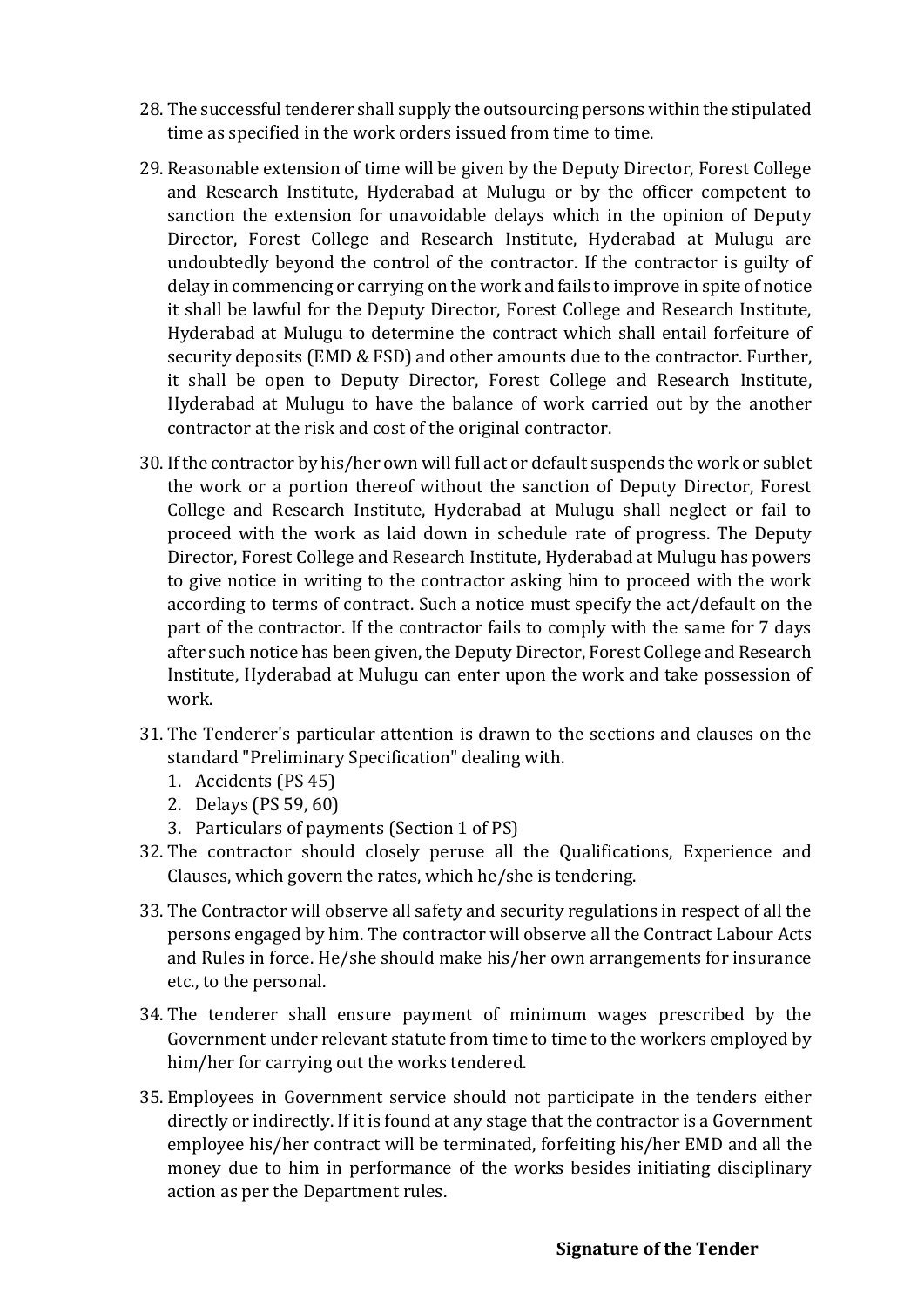# **E. Payment:**

- 36. Any absenteeism in man power will be noted down on daily basis and would be debited proportionally at the time of payment at the end of every month. At any stage cumulative payment will not be more than actual days worked by each individual.
- 37. The bills should be submitted to the Deputy Director, Forest College and Research Institute, Hyderabad at Mulugu by 25th is the last day for submission to STO of every month. The bills so received will be scrutinized with reference to the No. of days worked by each individual and will be processed to Deputy Director, Forest College and Research Institute, Hyderabad at Mulugu for payment.
- **38.The contractor has to pay the wages/remuneration regularly by 10th of every succeeding month even though the receipt of payment from Deputy Director, Forest College and Research Institute, Hyderabad at Mulugu are delayed due to administration reasons.**
- **39.The Contractor has to deposit with the respective authorities for the amounts paid towards EPF/ESI/Service Tax/ Professional Tax etc., exclusively for the Man Power deployed to Forest College and Research Institute. These amounts shall not be mixed with the other departments amounts. The payment will be done provided the bill and necessary proofs of remittances of EPF/ESI contributions pertaining to the previous month by way of a spare/attested copy of bank scroll/bank challans shall be submitted to the Forest College and Research Institute, Hyderabad at Mulugu.**
- 40. All types of central and state Government taxes and royalties on work contract will be deducted at source as per the directions of Government from time to time from the bills of the contractor. Income tax will be deducted as per rules on the amount payable to the contractor to the extent of work executed by the contractor and the bills submitted from time to time.
- 41. Amounts if any due to the Department/Government from the tenderer for works done elsewhere, will be recovered from the intermediate/final bills of this work.

# **F. General:**

- 42. The FCRI shall have no connection with the persons engaged by the agency and search persons shall not be on the rolls of FCRI at any point of time.
- 43. The FCRI the right to cancel or withdraw any unit, part of the unit or all the units of this tender notice/schedule without assigning any reasons there for.
- 44. The Deputy Director, Forest College and Research Institute, Hyderabad at Mulugu, at his discretion, can extend the period of contract at the same service charges and Tenderer has to execute the work with the same terms and conditions of this tender.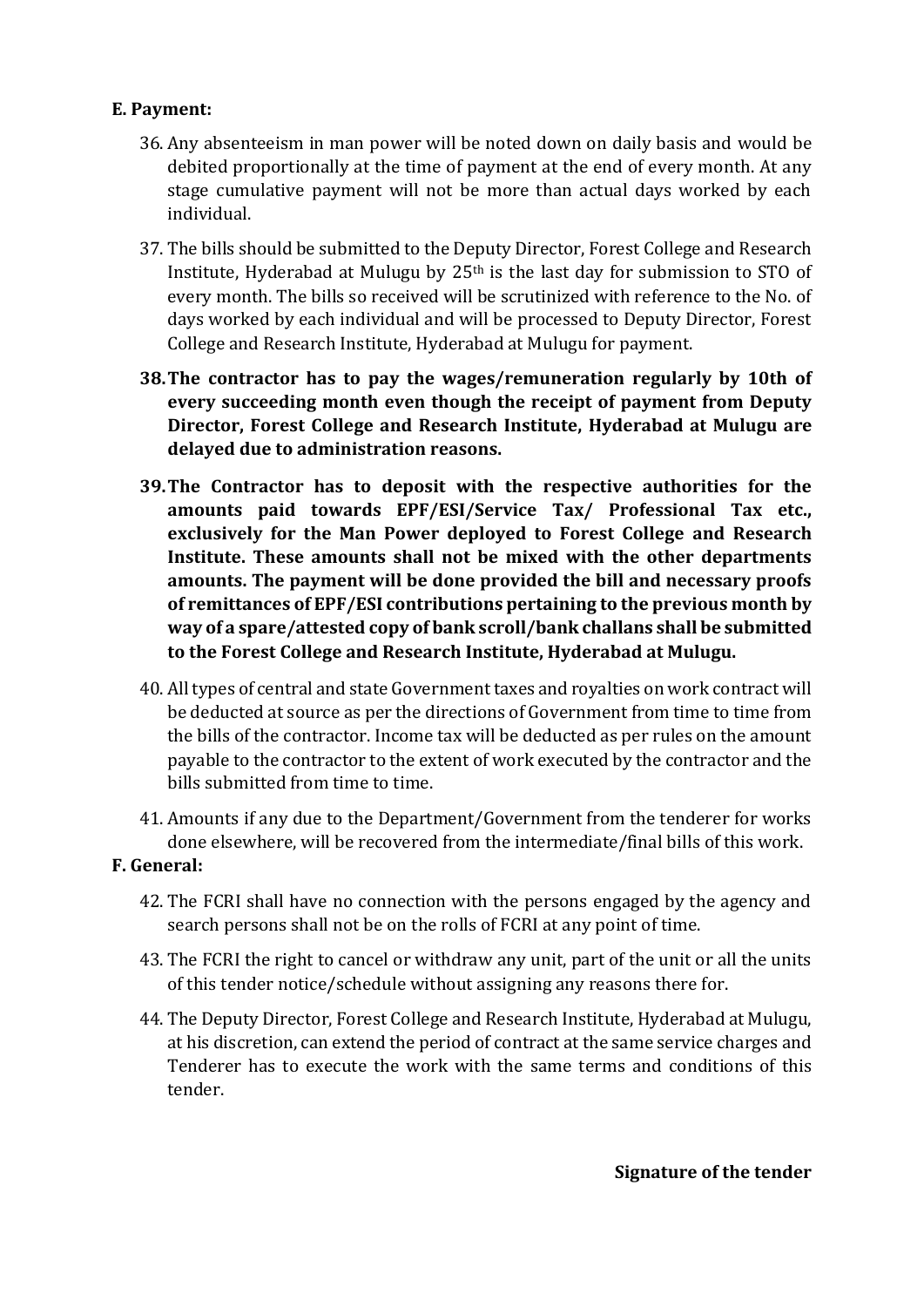- 45. Arbitration and dispute settlement: Except as otherwise provided in the contract, all disputes and differences arising out of relating to the contract shall be referred to adjudication as follows:
	- (1)i. Settlement of all claims upto Rs.50,000/- in value and below by way of Arbitration to be referred as follows:

| Claims/bill<br>a)<br>$\mathbf{u} \mathbf{p}$ | to   Deputy Director, Forest College and Research Institute,             |
|----------------------------------------------|--------------------------------------------------------------------------|
| $10,000/-$                                   | Hyderabad at Mulugu                                                      |
| b)                                           | Claims/bill above Dean, Forest College and Research Institute, Hyderabad |
| 10,000/ and up to Rs.   at Mulugu.           |                                                                          |
| $50,000/-$                                   |                                                                          |

The Arbitration proceedings will be conducted in accordance with provisions of the Arbitration Act. The Arbitrator shall invariably give reasons in the award.

ii. Settlement of all claims above Rs.50,000/- in value: All claims above Rs.50,000/- in value shall be decided by a Civil Court of competent jurisdiction by way of regular suit and not by arbitration.

- 2. A reference for adjudication under this clause shall be made by either party to the contract within six months from the date of intimating the contractor of the preparation of final bill or his having accepted payment.
- 46. In case of overpayment or wrong payment made if any, to contractors due to wrong interpretation of the provisions of the contract, such wrong payment will be deducted in subsequent or final bill or at any time hereafter from the deposits or from any other amounts due to the contractor for other Government works executed by him/her.
- 47. In addition to the conditions specified herein all other conditions will be as per general conditions of the contract of the Forest Department and the same forms: part of the contract.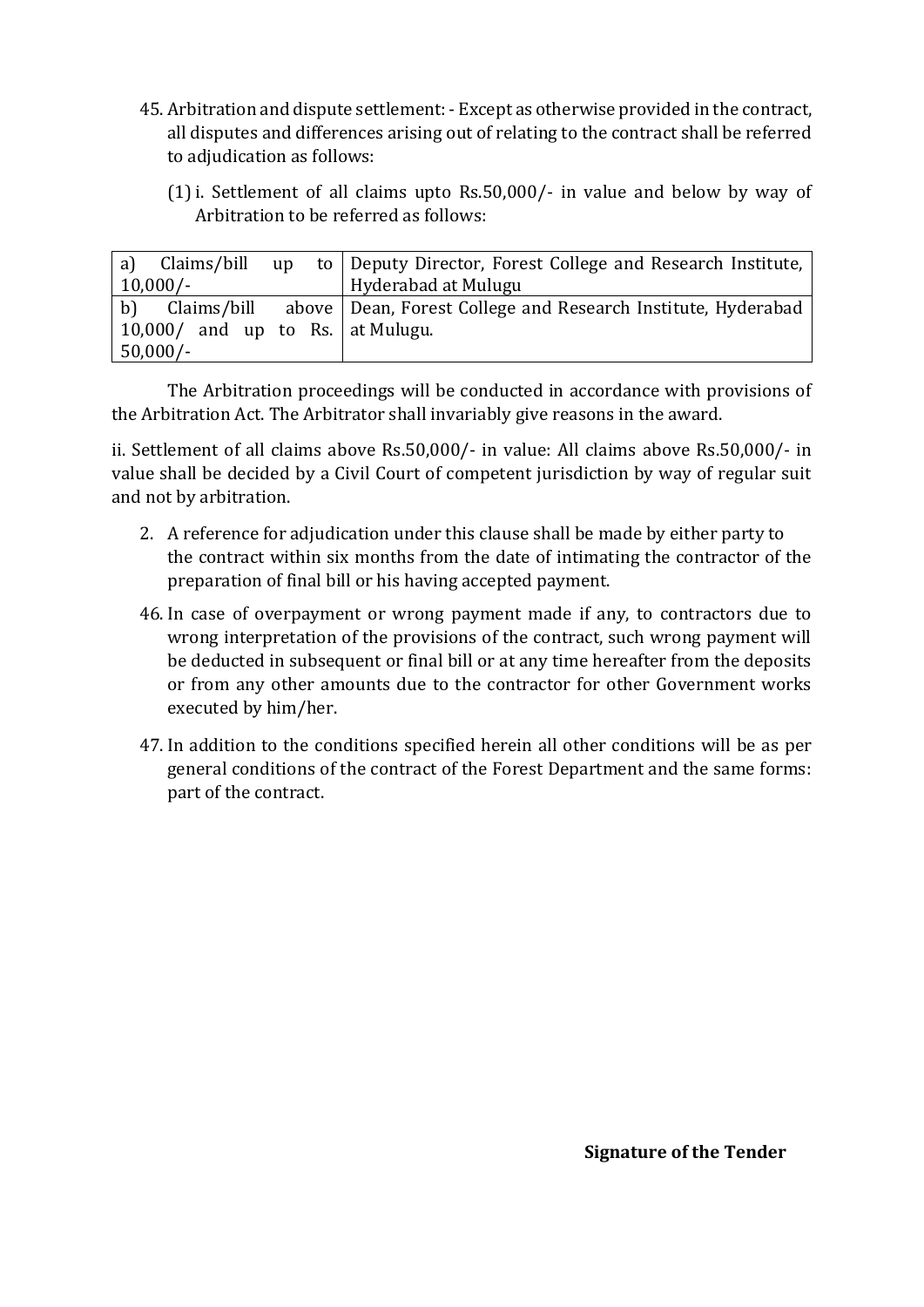# **Selection of an Agency for Manpower Services at Forest College and Research Institute, Hyderabad at Mulugu**

### **APPENDIX-6**

### **Power of Attorney for THE AUTHORIZED SIGNATORY**

Know all men by these presents, we……………………………………………………………… nominate, (name of the firm and address of the registered office) do hereby irrevocably constitute, nominate appoint and authorize Mr. Ms (Name). Son/daughter/wife of…………………………………………... who is presently employed with us and holding the position of do in our name and on our behalf all such act, deeds and things as are necessary or required in connection with or incidental to submission of our Bid for the "Selection of Manpower Facility Managers at Forest College and Research Institute, Hyderabad at Mulugu Project proposed by the Telangana Forest Department; (the "Authority") including but not limited to signing and submission of all Bids, bids and other documents and writings, participate in bibbers matters before the Authority, signing and execution of all contracts including the Service Level Agreement and undertakings consequent to acceptance of our bid, and generally dealing with the Authority in all mattes in connection with or relating to or arising out of our bid for the said Project and / or upon award thereof us and for till the entering into of the Service Level Agreement with the Authority.

AND we hereby agree to ratify and confirm and do hereby ratify and confirm all acts, deeds and things done or caused to be done by our said Attorney pursuant to and in exercise of the powers conferred by this power of Attorney and that all acts, deeds and things done by our said Attorney in exercise of the powers hereby conferred will and will always be deemed to have been done by us.

IN WITNESS WHEREOF WE THE ABOVE NAMED HAVE EXECUTEDWE......................THIS POWER OF ATTORNEY ON THIS .........…………………. DAY OF......................... 2022.

For………………………………………

(Signature, name, designation and address)

Witnesses:

1.

2.

Accepted

(Signature, name, designation and address)

### **Notes:**

- The mode of execution of the power of Attorney should be in accordance with the procedure, if any, laid down by the applicable law and the charter documents of the executants (s) and when it is so required, the same should be under common seal affixed in accordance with the required procedure,
- Wherever required, the Bidder should submit for verification the extract of the charter documents and documents such as a board or shareholders resolution/power of attorney in favour of the person executing this power of Attorney for the delegation of power hereunder on behalf of the Bidder.

For a Power of Attorney executed and issued overseas, the document will also have to legalized by the Indian Embassy and notarized in the jurisdiction where the Power of Attorney is being issued. However, the Power of Attorney provided by Bidders from countries that have signed the Hague Legislation Convention, 1961 are not required to be legalized by the Indian Embassy if it carries a conforming Apostille certificate.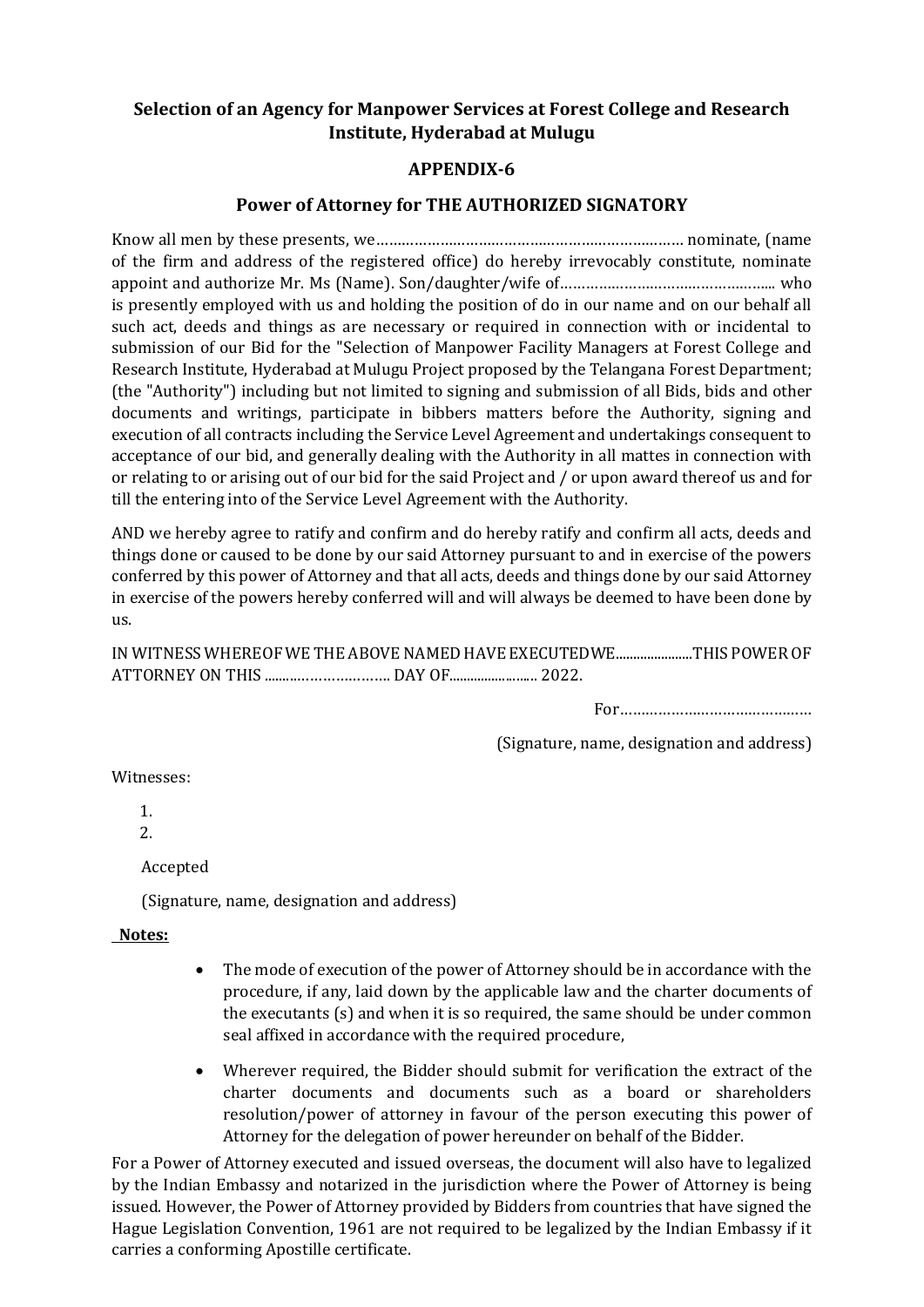#### **Tender SL.No.1/FCRI2022/A2.**

#### **Annexure-VII-B**

#### **(Tender Schedule for providing Skilled and Unskilled workers on outsourcing basis)**

Date:

To The Deputy Director Forest College and Research Institute, Hyderabad at Mulugu.

Sir,

With reference to your Tender Notice in Ref No 15/F.C.R.L./2016-17/A2, Dated. 01.06.2022.

I…………………………………… offer the following rates for the works mentioned

#### Name of the Bidder/Firm

#### **Details for providing Outsourcing Staff at Forest College & Research Institute, Hyderabad at Mulugu, For the period from July 2022 to March 2023 (09 months)**

| SL<br>N <sub>o</sub> | <b>Post Name</b>                 | <b>FSR Item</b> | <b>Total No of</b><br>posts<br>sanction<br>2022 |       |   | Rate P.M     |              | For (09) Months |
|----------------------|----------------------------------|-----------------|-------------------------------------------------|-------|---|--------------|--------------|-----------------|
| 1                    | $\overline{2}$                   | 3               | 4                                               |       |   | 5            |              | 6               |
| 1                    | Lab Technician                   | As per G. O     | 9                                               | 22750 | X | 9            | 2,04,750     | 18,42,750/-     |
| 2                    | Lab Assistant                    | As per G. O     | 9                                               | 19500 | X | 9            | 1,75,500     | 15,79,500/-     |
| 3                    | Field<br>Co-ordinator            | As per G. O     | $\mathbf{1}$                                    | 22750 | X | 1            | 22750        | $2,04,750/-$    |
| $\overline{4}$       | Farm<br>Co-ordinator             | As per G. O     | $\mathbf{1}$                                    | 22750 | X | $\mathbf{1}$ | 22750        | $2,04,750/-$    |
| 5                    | Iunior Assistant                 | As per G. O     | 8                                               | 19500 | X | 8            | $1,56,000/-$ | $14,04,000/-$   |
| 6                    | Sports Coach                     | As per G. O     | $\mathbf{1}$                                    | 19500 | X | $\mathbf{1}$ | 19500        | $1,75,500/-$    |
| 7                    | <b>Field Assistant</b>           | As per G. O     | 9                                               | 15600 | X | 9            | 1,40,400     | $12,63,600/-$   |
| 8                    | Driver                           | As per G. O     | $\overline{4}$                                  | 19500 | X | 4            | 78000        | $7,02,000/-$    |
| 9                    | Office Sub-<br>ordinate          | As per G. O     | 8                                               | 15600 | X | 8            | 1,24,800     | 11,23,200/-     |
| 10                   | Physical<br>Education<br>Trainer | As per G. O     | $\mathbf{1}$                                    | 19500 | X | $\mathbf{1}$ | 19500        | $1,75,500/-$    |
| 11                   | Medical<br>Attender              | As per G. O     | $\mathbf{1}$                                    | 15600 | X | $\mathbf{1}$ | 15600        | $1,40,400/-$    |
| Total:               |                                  |                 | 52                                              |       |   |              |              | Rs. 88,15,950/- |

#### **NOTE:**

- 1. The contractor shall quote his offer for above items considering all the activities indicated in the terms and conditions of the tender document.
- 2. Prices shall be valid for a period of one year. However, on revision of remuneration of outsourcing personnel by Government of Telangana, the same shall be revised by the contractor. However, even on revision of remuneration, the contractor's profit in absolute terms (not in percentage terms) shall remain the same throughout the contract period as was quoted by the contractor in his bid.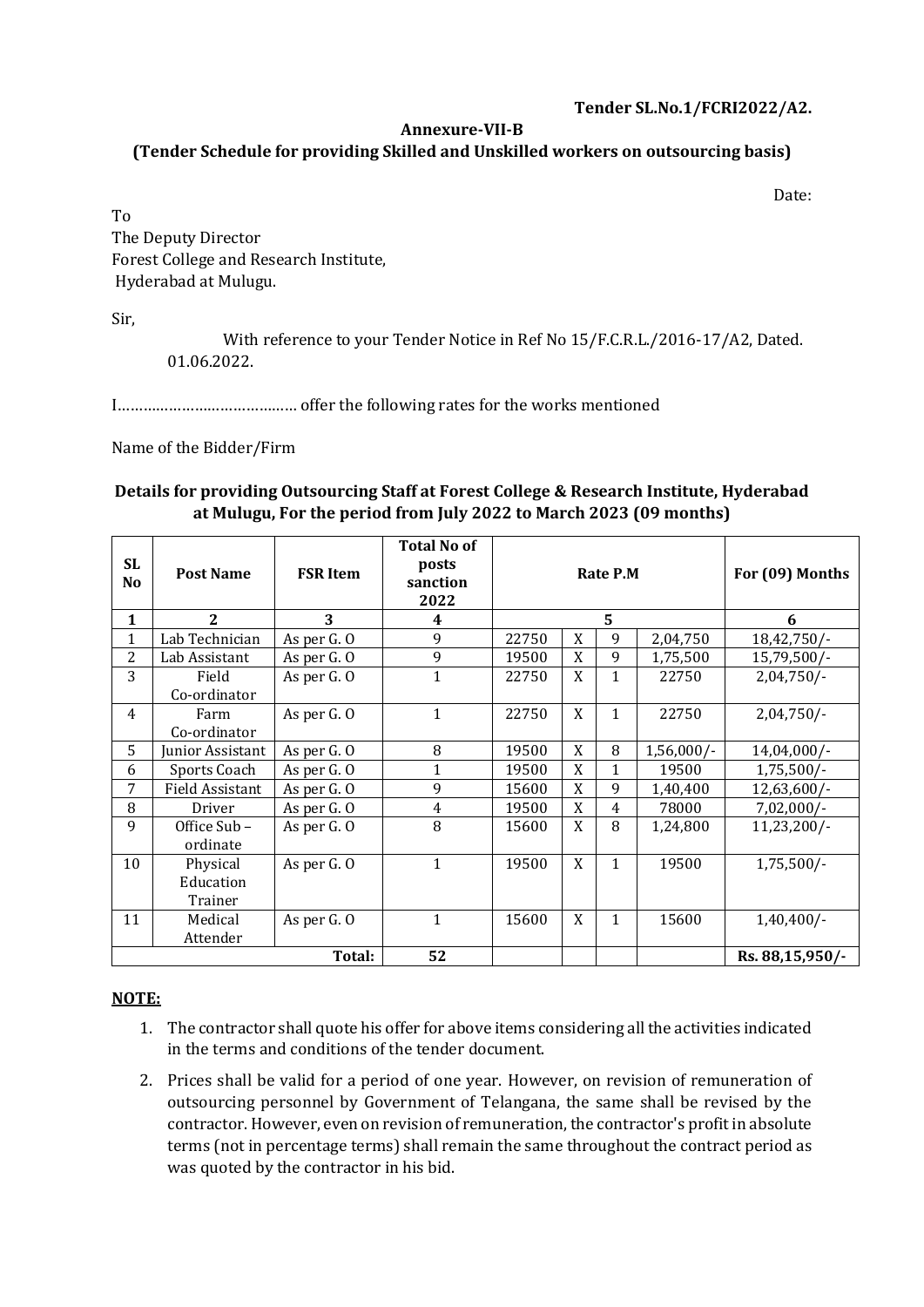E.M.D. Details DD No. Dt. Amount Treasury/ Bank

I have read and understood the terms and conditions and estimates of tender notice issued by the Forest Dept., \_\_\_\_\_\_(date) \_\_\_\_\_\_ and I hereby undertake to abide by all the conditions that may be prescribed in the tender notice and tender schedule.

Place:

Date:

**Signature of the Tender**

**Tender 's Address:**

Pan. No. of the Tender

.

| Name    |                     | Father Name | H. No  |
|---------|---------------------|-------------|--------|
| Village | Mandal              | Dist.       | Pin    |
| Code    | Phone No. Area Code |             | Number |